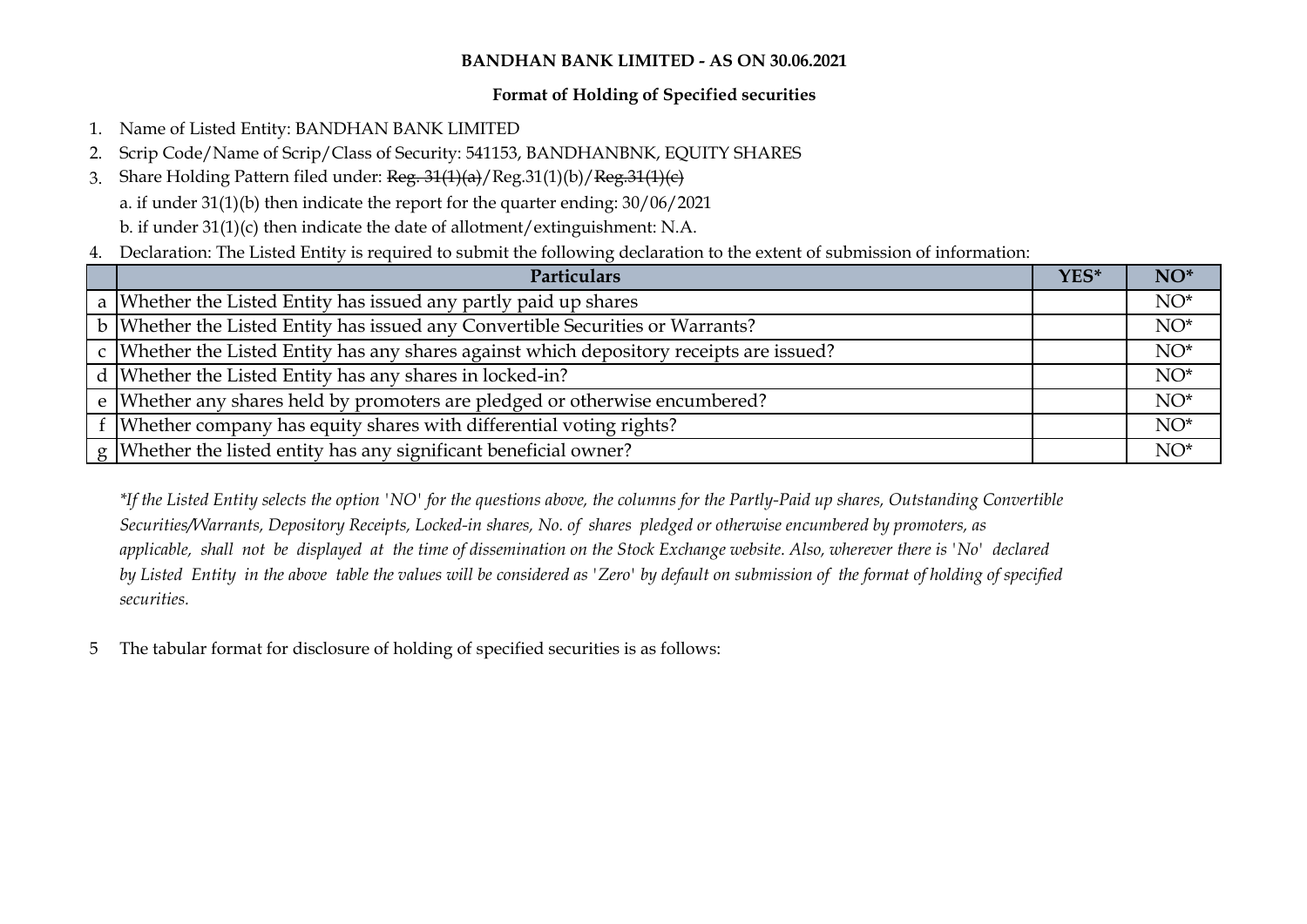## **Table I - Summary Statement holding of specified securities**

| Category | <b>Category of Shareholder</b> | No of               | No of fully             | No of     | No of Shares            |                 |                             |                   |                     |               |            |                           | Total No of Shareholding Number of Voting Rights held in each class No of Shares Shareholding as | Number of         |                | Number of      | Number of      |
|----------|--------------------------------|---------------------|-------------------------|-----------|-------------------------|-----------------|-----------------------------|-------------------|---------------------|---------------|------------|---------------------------|--------------------------------------------------------------------------------------------------|-------------------|----------------|----------------|----------------|
|          |                                | <b>Shareholders</b> | paid up                 |           | Partly paid- Underlying |                 | Shares Held as a % of total |                   |                     | of securities |            | <b>Underlying</b>         | $a\%$ assuming                                                                                   | Locked in         |                | Shares pledged | equity shares  |
|          |                                |                     | equity                  | up equity | Depository              | $(VII) =$       | no of shares                |                   |                     |               |            |                           | Outstanding full conversion of                                                                   | <b>Shares</b>     |                | or otherwise   | held in        |
|          |                                |                     | shares held shares held |           | Receipts                | $(IV)+(V)+(VI)$ | (As a $\%$ of               |                   |                     |               |            | converttible              | convertible                                                                                      |                   |                | encumbered     | dematerialized |
|          |                                |                     |                         |           |                         |                 | $(A+B+C2)$                  |                   | No of Voting Rights |               | Total as a | securities<br>(Including) | Securities (as a                                                                                 | No. As a % of No. |                | As a % of      | form           |
|          |                                |                     |                         |           |                         |                 |                             | Class $X$         | Class Y             | Total         | $\%$ of    | Warrants)                 | percentage of<br>diluted share                                                                   | total             |                | total          |                |
|          |                                |                     |                         |           |                         |                 |                             |                   |                     |               | $(A+B+C)$  |                           | capital)                                                                                         | <b>Shares</b>     |                | <b>Shares</b>  |                |
|          |                                |                     |                         |           |                         |                 |                             |                   |                     |               |            |                           |                                                                                                  | held              |                | held           |                |
| (I)      | (II)                           | (III)               | (IV)                    | (V)       | (VI)                    | (VII)           | (VIII)                      |                   |                     | (IX)          |            | (X)                       | (XI)                                                                                             | (XII)             |                | (XIII)         | (XIV)          |
|          |                                |                     |                         |           |                         |                 |                             |                   |                     |               |            |                           |                                                                                                  |                   |                |                |                |
| (A)      | Promoter & Promoter Group      |                     | 644115857               |           |                         | 644115857       | 39.99                       | 644115857         |                     | 0 644115857   | 39.99      |                           | 39.99                                                                                            | 0.00              |                | 0.00           | 644115857      |
| (B)      | Public                         | 478891              | 966553288               |           |                         | 966553288       | 60.01                       | 966553288         |                     | 0 966553288   | 60.01      |                           | 60.01                                                                                            |                   | $0.00$ NA $NA$ |                | 964631920      |
| (C)      | Non Promoter-Non Public        |                     |                         |           |                         |                 |                             |                   |                     |               |            |                           |                                                                                                  |                   |                |                |                |
| (C1)     | Shares underlying DRs          |                     |                         |           |                         |                 | 0 <sub>NA</sub>             |                   |                     |               | 0.00       |                           | 0 <sub>NA</sub>                                                                                  |                   | $0.00$ NA NA   |                |                |
| (C2)     | Shares held by Employes Trusts |                     |                         |           |                         |                 | 0.00                        |                   |                     |               | 0.00       |                           | 0.00                                                                                             |                   | $0.00$ NA NA   |                |                |
|          |                                |                     |                         |           |                         |                 |                             |                   |                     |               |            |                           |                                                                                                  |                   |                |                |                |
|          | Total:                         | 478897              | 1610669145              |           |                         | 1610669145      |                             | 100.00 1610669145 |                     | 0 1.611E+09   | 100.00     |                           | 100.00                                                                                           | 0.00              |                | 0.00           | 1608747777     |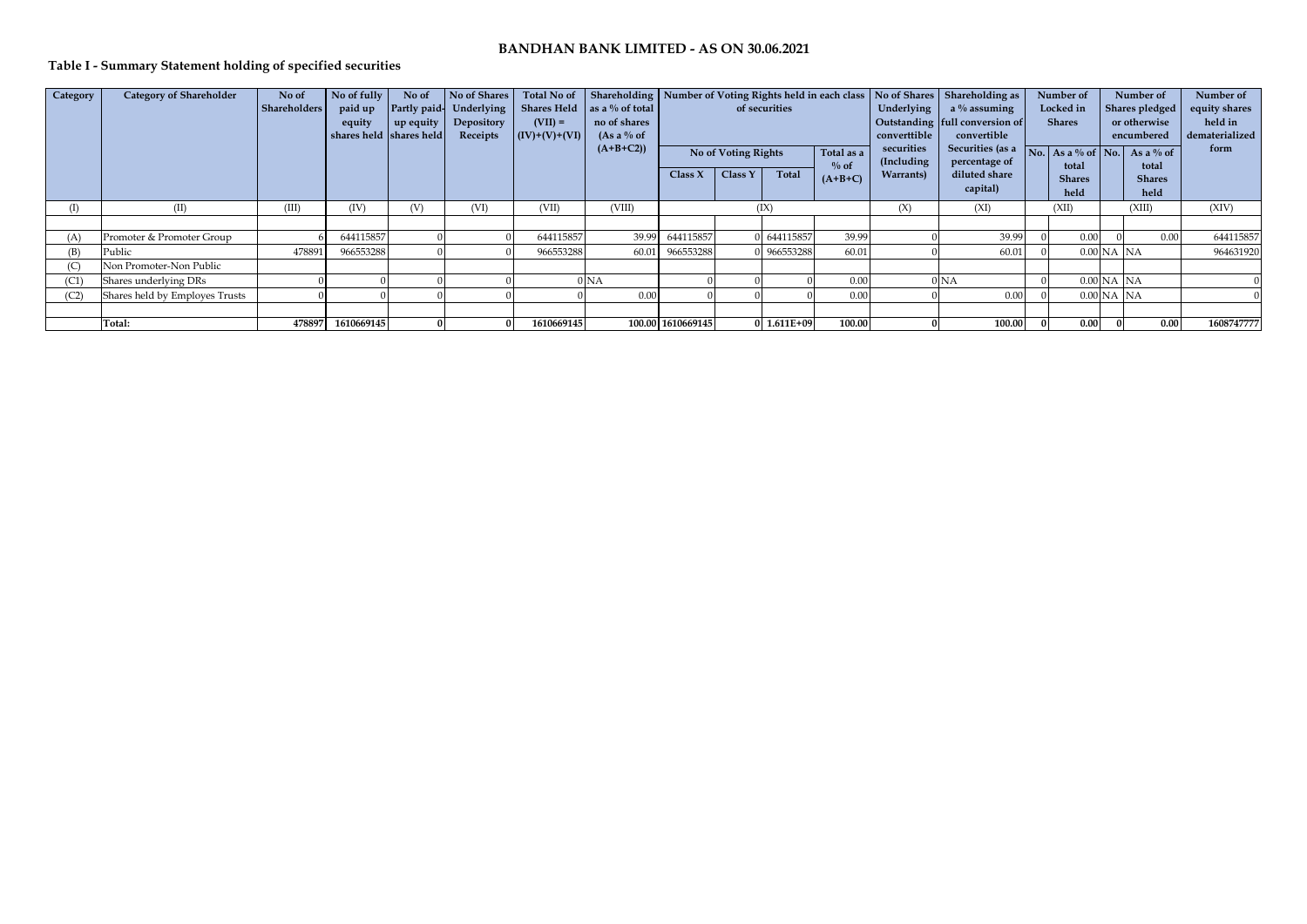#### **Table II - Statement showing shareholding pattern of the Promoter and Promoter Group**

| Category | Category & Name of the Shareholder                                              | No of<br>Shareholders | No of fully<br>paid up<br>equity<br>shares held | No of<br>Partly<br>paid-up<br>equity<br>shares<br>held | No of Shares<br>Underlying<br>Depository<br>Receipts | Total No of<br>$(IV+V+VI)$ | Shareholding as<br>Shares Held a % of total no of<br>shares<br>(calculated as per<br><b>SCRR, 1957</b><br>(VIII) As a % of<br>$(A+B+C2)$ | Number of Voting Rights held in each class of<br>securities<br>No of Voting Rights<br>Total as a<br>$\%$ of<br>$(A+B+C)$<br>Class Y<br><b>Total</b><br>Class $X$ |  |           | No of Shares<br>Underlying<br>Outstanding<br>converttible<br>securities<br>(Including<br>Warrants) | Shareholding as a %<br>assuming full<br>conversion of<br>convertible Securities<br>(as a percentage of<br>diluted share capital)<br>$(VII)+(X)$ As a % of<br>$(A+B+C2)$ | No.   | Number of<br><b>Locked in Shares</b><br>As a $\%$ of<br>total Shares<br>held | <b>Number of Shares</b><br>pledged or<br>otherwise<br>encumbered<br>$\blacksquare$ No.<br>As a % of<br>total Shares<br>held |  | Number of<br>equity shares<br>held in<br>dematerialized<br>form |                |
|----------|---------------------------------------------------------------------------------|-----------------------|-------------------------------------------------|--------------------------------------------------------|------------------------------------------------------|----------------------------|------------------------------------------------------------------------------------------------------------------------------------------|------------------------------------------------------------------------------------------------------------------------------------------------------------------|--|-----------|----------------------------------------------------------------------------------------------------|-------------------------------------------------------------------------------------------------------------------------------------------------------------------------|-------|------------------------------------------------------------------------------|-----------------------------------------------------------------------------------------------------------------------------|--|-----------------------------------------------------------------|----------------|
|          | (I)                                                                             | (III)                 | (IV)                                            | (V)                                                    | (VI)                                                 | (VII)                      | (VIII)                                                                                                                                   |                                                                                                                                                                  |  | (IX)      |                                                                                                    | (X)                                                                                                                                                                     | (XI)  |                                                                              | (XII)                                                                                                                       |  | (XIII)                                                          | (XIV)          |
| (1)      | Indian                                                                          |                       |                                                 |                                                        |                                                      |                            |                                                                                                                                          |                                                                                                                                                                  |  |           |                                                                                                    |                                                                                                                                                                         |       |                                                                              |                                                                                                                             |  |                                                                 |                |
| (a)      | Individuals/Hindu undivided Family                                              |                       |                                                 |                                                        |                                                      |                            | 0.00                                                                                                                                     |                                                                                                                                                                  |  |           | 0.00                                                                                               |                                                                                                                                                                         | 0.00  |                                                                              | 0.00                                                                                                                        |  | 0.00                                                            | 6              |
|          | ABHIJIT GHOSH*                                                                  |                       |                                                 |                                                        |                                                      |                            | 0.00                                                                                                                                     |                                                                                                                                                                  |  |           | 0.00                                                                                               |                                                                                                                                                                         | 0.00  |                                                                              | 0.00                                                                                                                        |  | 0.00                                                            |                |
|          | PRAVAKAR GHOSH*                                                                 |                       |                                                 |                                                        |                                                      |                            | 0.00                                                                                                                                     |                                                                                                                                                                  |  |           | 0.00                                                                                               |                                                                                                                                                                         | 0.00  |                                                                              | 0.00                                                                                                                        |  | 0.00                                                            |                |
|          | SWAPAN KUMAR SAHA*                                                              |                       |                                                 |                                                        |                                                      |                            | 0.00                                                                                                                                     |                                                                                                                                                                  |  |           | 0.00                                                                                               |                                                                                                                                                                         | 0.00  |                                                                              | 0.00                                                                                                                        |  | 0.00                                                            |                |
|          | PRITISH KUMAR SAHA*                                                             |                       |                                                 |                                                        |                                                      |                            | 0.00                                                                                                                                     |                                                                                                                                                                  |  |           | 0.00                                                                                               |                                                                                                                                                                         | 0.00  |                                                                              | 0.00                                                                                                                        |  | 0.00                                                            |                |
|          | PARTHA PRATIM SAMANTA*                                                          |                       |                                                 |                                                        |                                                      |                            | 0.00                                                                                                                                     |                                                                                                                                                                  |  |           | 0.00                                                                                               |                                                                                                                                                                         | 0.00  |                                                                              | 0.00                                                                                                                        |  | 0.00                                                            | $\overline{2}$ |
| (b)      | Central Government/State Government(s)                                          |                       |                                                 |                                                        |                                                      |                            | 0.00                                                                                                                                     |                                                                                                                                                                  |  |           | 0.00                                                                                               |                                                                                                                                                                         | 0.00  |                                                                              | 0.00                                                                                                                        |  | 0.00                                                            | $\overline{0}$ |
| (c)      | Financial Institutions/Banks                                                    |                       |                                                 |                                                        |                                                      |                            | 0.00                                                                                                                                     |                                                                                                                                                                  |  |           | 0.00                                                                                               |                                                                                                                                                                         | 0.00  |                                                                              | 0.00                                                                                                                        |  | 0.00                                                            | $\Omega$       |
| (d)      | Any Other                                                                       |                       | 644115851                                       |                                                        |                                                      | 644115851                  | 39.99                                                                                                                                    | 644115851                                                                                                                                                        |  | 644115851 | 39.99                                                                                              |                                                                                                                                                                         | 39.99 |                                                                              | 0.00                                                                                                                        |  | 0.00                                                            | 644115851      |
|          | BANDHAN FINANCIAL HOLDINGS LIMITED<br>Promoter)                                 |                       | 644115851                                       |                                                        |                                                      | 644115851                  | 39.99                                                                                                                                    | 644115851                                                                                                                                                        |  | 644115851 | 39.99                                                                                              |                                                                                                                                                                         | 39.99 |                                                                              | 0.00                                                                                                                        |  | 0.00                                                            | 644115851      |
|          | <b>BANDHAN FINANCIAL SERVICES LIMITED</b><br>(Promoter)                         |                       |                                                 |                                                        |                                                      |                            | 0.00                                                                                                                                     |                                                                                                                                                                  |  |           | 0.00                                                                                               |                                                                                                                                                                         | 0.00  |                                                                              | 0.00                                                                                                                        |  | 0.00                                                            | $\Omega$       |
|          | FINANCIAL INCLUSION TRUST (FIT) (Promoter)                                      |                       |                                                 |                                                        |                                                      |                            | 0.00                                                                                                                                     |                                                                                                                                                                  |  |           | 0.00                                                                                               |                                                                                                                                                                         | 0.00  |                                                                              | 0.00                                                                                                                        |  | 0.00                                                            | $\overline{0}$ |
|          | NORTH EAST FINANCIAL INCLUSION TRUST<br>(NEFIT) (Promoter)                      |                       |                                                 |                                                        |                                                      |                            | 0.00                                                                                                                                     |                                                                                                                                                                  |  |           | 0.00                                                                                               |                                                                                                                                                                         | 0.00  |                                                                              | 0.00                                                                                                                        |  | 0.00                                                            | $\Omega$       |
|          | <b>BANDHAN KONNAGAR (Promoter Group)</b>                                        |                       |                                                 |                                                        |                                                      |                            | 0.00                                                                                                                                     |                                                                                                                                                                  |  |           | 0.00                                                                                               |                                                                                                                                                                         | 0.00  |                                                                              | 0.00                                                                                                                        |  | 0.00                                                            | $\Omega$       |
|          | $Sub-Total(A)(1)$                                                               |                       | 644115857                                       |                                                        |                                                      | 644115857                  | 39.99                                                                                                                                    | 644115857                                                                                                                                                        |  | 644115857 | 39.99                                                                                              |                                                                                                                                                                         | 39.99 |                                                                              | 0.00                                                                                                                        |  | 0.00                                                            | 644115857      |
| (2)      | Foreign                                                                         |                       |                                                 |                                                        |                                                      |                            |                                                                                                                                          |                                                                                                                                                                  |  |           |                                                                                                    |                                                                                                                                                                         |       |                                                                              |                                                                                                                             |  |                                                                 |                |
| (a)      | Individuals (Non-Resident Individuals/Foreign<br>Individuals                    |                       |                                                 |                                                        |                                                      |                            | 0.00                                                                                                                                     |                                                                                                                                                                  |  |           | 0.00                                                                                               |                                                                                                                                                                         | 0.00  |                                                                              | 0.00                                                                                                                        |  | 0.00                                                            | $\overline{0}$ |
| (b)      | Government                                                                      |                       |                                                 |                                                        |                                                      |                            | 0.00                                                                                                                                     |                                                                                                                                                                  |  |           | 0.00                                                                                               |                                                                                                                                                                         | 0.00  |                                                                              | 0.00                                                                                                                        |  | 0.00                                                            | $\overline{0}$ |
| (c)      | Institutions                                                                    |                       |                                                 |                                                        |                                                      |                            | 0.00                                                                                                                                     |                                                                                                                                                                  |  |           | 0.00                                                                                               |                                                                                                                                                                         | 0.00  |                                                                              | 0.00                                                                                                                        |  | 0.00                                                            | $\Omega$       |
| (d)      | Foreign Portfolio Investor                                                      |                       |                                                 |                                                        |                                                      |                            | 0.00                                                                                                                                     |                                                                                                                                                                  |  |           | 0.00                                                                                               |                                                                                                                                                                         | 0.00  |                                                                              | 0.00                                                                                                                        |  | 0.00                                                            | $\overline{0}$ |
| (e)      | Any Other                                                                       |                       |                                                 |                                                        |                                                      |                            | 0.00                                                                                                                                     |                                                                                                                                                                  |  |           | 0.00                                                                                               |                                                                                                                                                                         | 0.00  |                                                                              | 0.00                                                                                                                        |  | 0.00                                                            | $\Omega$       |
|          | Sub-Total (A)(2)                                                                |                       |                                                 |                                                        |                                                      |                            | 0.00                                                                                                                                     |                                                                                                                                                                  |  |           | 0.00                                                                                               |                                                                                                                                                                         | 0.00  |                                                                              | 0.00                                                                                                                        |  | 0.00                                                            | $\Omega$       |
|          | <b>Total Shareholding of Promoter and Promoter</b><br>Group $(A)=(A)(1)+(A)(2)$ |                       | 644115857                                       |                                                        |                                                      | 644115857                  | 39.99                                                                                                                                    | 644115857                                                                                                                                                        |  | 644115857 | 39.99                                                                                              |                                                                                                                                                                         | 39.99 |                                                                              | 0.00                                                                                                                        |  | 0.00                                                            | 644115857      |

1.\*5 Individuals holding 6 equity shares as nominees of the Promoter, Bandhan Financial Holdings Limited and they are neither the promoters nor forming part of the promoter group. They are also holding some shares in perso 2. NEFIT, FIT, Bandhan Financial Services Limited, the Promoters and Bandhan Konnagar, the Promoter Group, are not holding any equity shares in Bank. The above facts were disclosed as such in the offer document at the time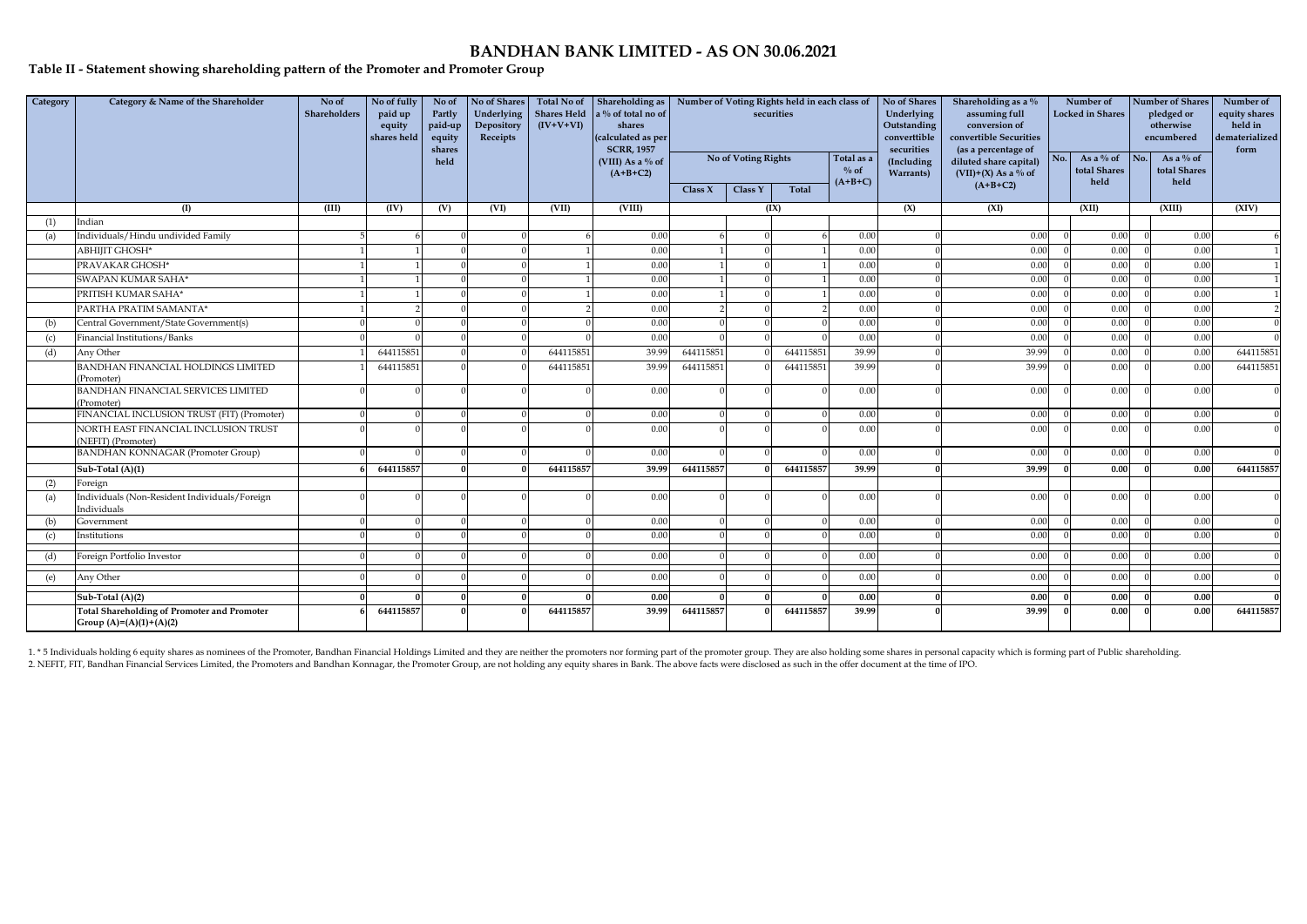## **Table III - Statement showing shareholding pattern of the Public shareholder**

| Category | Category & Name of the Shareholder                                                  | No of<br>Shareholders | No of fully<br>paid up<br>equity shares<br>held | No of<br>Partly<br>paid-up<br>equity<br>shares | <b>No of Shares</b><br>Underlying<br>Depository<br>Receipts | <b>Total No of</b><br><b>Shares Held</b><br>$(IV+V+VI)$ | Shareholdin<br>g as a $%$ of<br>total no of<br>shares<br>$(A+B+C2)$ | Number of Voting Rights held in each class of<br>securities |                     |           | No of Shares<br>Underlying<br>Outstanding<br>converttible<br>securities | Shareholding as a<br>% assuming full<br>conversion of<br>convertible<br>Securities (as a |                                            | Number of<br>Locked in<br><b>Shares</b> | Number of<br><b>Shares pledged</b><br>or otherwise<br>encumbered | Number of<br>equity shares<br>held in<br>dematerialized<br>form |             |
|----------|-------------------------------------------------------------------------------------|-----------------------|-------------------------------------------------|------------------------------------------------|-------------------------------------------------------------|---------------------------------------------------------|---------------------------------------------------------------------|-------------------------------------------------------------|---------------------|-----------|-------------------------------------------------------------------------|------------------------------------------------------------------------------------------|--------------------------------------------|-----------------------------------------|------------------------------------------------------------------|-----------------------------------------------------------------|-------------|
|          |                                                                                     |                       |                                                 | held                                           |                                                             |                                                         |                                                                     | Class $X$                                                   | No of Voting Rights |           | Total as a<br>$\%$ of<br>$(A+B+C)$                                      | (Including<br><b>Warrants</b> )                                                          | percentage of<br>diluted share<br>capital) | No.                                     | As a $\%$ of<br>No.<br>total<br><b>Shares</b><br>held            | As a $\%$ of<br>total Shares<br>held                            |             |
|          |                                                                                     |                       |                                                 |                                                |                                                             |                                                         |                                                                     |                                                             | Class Y             | Total     |                                                                         |                                                                                          |                                            |                                         |                                                                  |                                                                 |             |
| (1)      | Institutions                                                                        | (III)                 | (IV)                                            | (V)                                            | (VI)                                                        | (VII)                                                   | (VIII)                                                              | (IX)                                                        |                     |           |                                                                         | (X)                                                                                      | (XI)                                       | (XII)                                   | (XIII)                                                           |                                                                 | <b>XIV)</b> |
| (a)      | Mutual Funds                                                                        | 21                    | 29961044                                        |                                                |                                                             | 29961044                                                | 1.86                                                                | 29961044                                                    |                     | 29961044  | 1.86                                                                    | $\Omega$                                                                                 | 1.86                                       |                                         | $0.00$ NA NA                                                     |                                                                 | 29961044    |
| (b)      | Venture Capital Funds                                                               |                       |                                                 |                                                |                                                             |                                                         | 0.00                                                                |                                                             |                     |           | 0.00                                                                    | $\Omega$                                                                                 | 0.00                                       |                                         | $0.00$ NA NA                                                     |                                                                 |             |
| (c)      | Alternate Investment Funds                                                          | 11                    | 1735032                                         |                                                |                                                             | 1735032                                                 | 0.11                                                                | 1735032                                                     |                     | 1735032   | 0.11                                                                    |                                                                                          | 0.11                                       |                                         | $0.00$ NA                                                        | NA                                                              | 1735032     |
| (d)      | <b>Foreign Venture Capital Investors</b>                                            |                       |                                                 |                                                |                                                             |                                                         | 0.00                                                                |                                                             |                     |           | 0.00                                                                    |                                                                                          | 0.00                                       |                                         | $0.00$ NA $\,$                                                   | NA                                                              |             |
| (e)      | Foreign Portfolio Investors                                                         | 531                   | 570808199                                       |                                                |                                                             | 570808199                                               | 35.44                                                               | 570808199                                                   |                     | 570808199 | 35.44                                                                   | $\Omega$                                                                                 | 35.44                                      |                                         | $0.00$ NA                                                        | NA                                                              | 570808199   |
|          | CALADIUM INVESTMENT PTE. LTD.                                                       |                       | 12544420                                        |                                                |                                                             | 125444201                                               | 7.79                                                                | 125444201                                                   |                     | 12544420  | 7.79                                                                    |                                                                                          | 7.79                                       |                                         | $0.00$ NA                                                        | NA                                                              | 125444201   |
|          | CAMAS INVESTMENTS PTE. LTD.                                                         |                       | 2699470                                         |                                                |                                                             | 2699470                                                 | 1.68                                                                | 26994706                                                    |                     | 26994706  | 1.68                                                                    | $\Omega$                                                                                 | 1.68                                       |                                         | $0.00$ NA                                                        | NA                                                              | 26994706    |
|          | ST. JAMES'S PLACE SUSTAINABLE AND                                                   |                       | 17167825                                        |                                                |                                                             | 17167825                                                | 1.07                                                                | 17167825                                                    |                     | 17167825  | 1.07                                                                    |                                                                                          | 1.07                                       |                                         | $0.00$ NA NA                                                     |                                                                 | 17167825    |
|          | RESPONSIBLE EQUI                                                                    |                       |                                                 |                                                |                                                             |                                                         |                                                                     |                                                             |                     |           |                                                                         |                                                                                          |                                            |                                         |                                                                  |                                                                 |             |
|          | STICHTING DEPOSITARY APG EMERGING<br>MARKETS EQUITY P                               |                       | 2239577                                         |                                                |                                                             | 22395776                                                | 1.39                                                                | 22395776                                                    |                     | 22395776  | 1.39                                                                    |                                                                                          | 1.39                                       |                                         | $0.00$ NA $NA$                                                   |                                                                 | 22395776    |
| (f)      | Financial Institutions/Banks                                                        |                       | 35242                                           |                                                | $\Omega$                                                    | 35242                                                   | 0.00                                                                | 35242                                                       |                     | 35242     | 0.00                                                                    | $\Omega$                                                                                 | 0.00                                       |                                         | $0.00$ NA NA                                                     |                                                                 | 19338       |
| (g)      | <b>Insurance Companies</b>                                                          |                       |                                                 |                                                |                                                             |                                                         | 0.00                                                                |                                                             |                     |           | 0.00                                                                    |                                                                                          | 0.00                                       |                                         | $0.00$ NA NA                                                     |                                                                 |             |
| (h)      | Provident Funds/Pension Funds                                                       |                       |                                                 |                                                |                                                             |                                                         | 0.00                                                                |                                                             |                     |           | 0.00                                                                    |                                                                                          | 0.00                                       |                                         | $0.00$ NA NA                                                     |                                                                 |             |
| (i)      | Any Other                                                                           |                       |                                                 |                                                |                                                             |                                                         |                                                                     |                                                             |                     |           |                                                                         |                                                                                          |                                            |                                         |                                                                  |                                                                 |             |
|          | Sub Total (B)(1)                                                                    | 570                   | 602539517                                       |                                                | $\Omega$                                                    | 602539517                                               | 37.41                                                               | 602539517                                                   |                     | 602539517 | 37.41                                                                   | $\Omega$                                                                                 | 37.41                                      |                                         | $0.00$ NA NA                                                     |                                                                 | 602523613   |
| (2)      | Central Government/State Government(s)/President of<br>India                        |                       |                                                 |                                                |                                                             |                                                         | 0.00                                                                |                                                             |                     |           | 0.00                                                                    |                                                                                          | 0.00                                       |                                         | $0.00$ NA NA                                                     |                                                                 |             |
|          | Sub Total (B)(2)                                                                    | $\Omega$              |                                                 |                                                | $\Omega$                                                    | $\Omega$                                                | 0.00                                                                | $\Omega$                                                    |                     |           | 0.00                                                                    | $\Omega$                                                                                 | 0.00                                       |                                         | $0.00$ NA NA                                                     |                                                                 |             |
| (3)      | Non-Institutions                                                                    |                       |                                                 |                                                |                                                             |                                                         |                                                                     |                                                             |                     |           |                                                                         |                                                                                          |                                            |                                         |                                                                  |                                                                 |             |
| (a)      | .Individual shareholders holding nominal share capital<br>up to Rs.2 lakhs          | 462223                | 76628583                                        |                                                |                                                             | 76628583                                                | 4.76                                                                | 76628583                                                    |                     | 76628583  | 4.76                                                                    |                                                                                          | 4.76                                       |                                         | $0.00$ NA NA                                                     |                                                                 | 74752824    |
|          | i.Individual shareholders holding nominal share capital<br>in excess of Rs. 2 Lakhs | 316                   | 26774944                                        |                                                |                                                             | 26774944                                                | 1.66                                                                | 26774944                                                    |                     | 26774944  | 1.66                                                                    |                                                                                          | 1.66                                       |                                         | $0.00$ NA NA                                                     |                                                                 | 26769264    |
| (b)      | NBFCs Registered with RBI                                                           |                       | 1897062                                         |                                                |                                                             | 1897062                                                 | 0.12                                                                | 1897062                                                     |                     | 1897062   | 0.12                                                                    |                                                                                          | 0.12                                       |                                         | $0.00$ NA NA                                                     |                                                                 | 1897062     |
| (c)      | <b>Employee Trusts</b>                                                              |                       |                                                 |                                                | $\Omega$                                                    |                                                         | 0.00                                                                | $\Omega$                                                    |                     |           | 0.00                                                                    | $\Omega$                                                                                 | 0.00                                       |                                         | $0.00$ NA NA                                                     |                                                                 |             |
| (d)      | Overseas Depositories (Holding DRs)(Balancing figure)                               |                       |                                                 |                                                |                                                             |                                                         | 0.00                                                                |                                                             |                     |           | 0.00                                                                    |                                                                                          | 0.00                                       |                                         | $0.00$ NA NA                                                     |                                                                 |             |
| (e)      | Any Other                                                                           |                       |                                                 |                                                |                                                             |                                                         |                                                                     |                                                             |                     |           |                                                                         |                                                                                          |                                            |                                         |                                                                  |                                                                 |             |
|          | <b>TRUSTS</b>                                                                       | 10                    | 10297200                                        |                                                | $\Omega$                                                    | 10297200                                                | 0.64                                                                | 10297200                                                    |                     | 10297200  | 0.64                                                                    | $\Omega$                                                                                 | 0.64                                       |                                         | $0.00$ NA $\,$ NA                                                |                                                                 | 10297200    |
|          | NON RESIDENT INDIANS                                                                | 3935                  | 4256961                                         |                                                |                                                             | 4256961                                                 | 0.26                                                                | 4256961                                                     |                     | 4256961   | 0.26                                                                    |                                                                                          | 0.26                                       |                                         | $0.00$ NA NA                                                     |                                                                 | 4256961     |
|          | <b>CLEARING MEMBERS</b>                                                             | 261                   | 1817179                                         |                                                |                                                             | 1817179                                                 | 0.11                                                                | 1817179                                                     |                     | 1817179   | 0.11                                                                    |                                                                                          | 0.11                                       |                                         | $0.00$ NA $NA$                                                   |                                                                 | 1817179     |
|          | Qualified Institutional Buyer                                                       | 13                    | 64931400                                        |                                                |                                                             | 64931400                                                | 4.03                                                                | 64931400                                                    |                     | 6493140   | 4.03                                                                    |                                                                                          | 4.03                                       |                                         | $0.00$ NA                                                        | NA                                                              | 64931400    |
|          | <b>LIFE INSURANCE CORPORATION OF INDIA</b>                                          |                       | 5945586                                         |                                                |                                                             | 59455863                                                | 3.69                                                                | 59455863                                                    |                     | 59455863  | 3.69                                                                    |                                                                                          | 3.69                                       |                                         | $0.00$ NA NA                                                     |                                                                 | 59455863    |
|          | NON RESIDENT INDIAN NON REPATRIABLE                                                 | 1718                  | 4857845                                         |                                                |                                                             | 4857845                                                 | 0.30                                                                | 4857845                                                     |                     | 4857845   | 0.30                                                                    |                                                                                          | 0.30                                       |                                         | $0.00$ NA NA                                                     |                                                                 | 4857845     |
|          | BODIES CORPORATES                                                                   | 1043                  | 16931513                                        |                                                |                                                             | 169315132                                               | 10.51                                                               | 169315132                                                   |                     | 16931513  | 10.51                                                                   | $\Omega$                                                                                 | 10.51                                      |                                         | $0.00$ NA                                                        | NA                                                              | 169291447   |
|          | HOUSING DEVELOPMENT FINANCE<br>CORPORATION LIMITED                                  |                       | 159363149                                       |                                                |                                                             | 159363149                                               | 9.89                                                                | 159363149                                                   |                     | 159363149 | 9.89                                                                    |                                                                                          | 9.89                                       |                                         | $0.00$ NA NA                                                     |                                                                 | 159363149   |
|          | <b>EPF</b>                                                                          |                       | 765131                                          |                                                |                                                             | 765131                                                  | 0.05                                                                | 765131                                                      |                     | 76513     | 0.05                                                                    |                                                                                          | 0.05                                       |                                         | $0.00$ NA $NA$                                                   |                                                                 | 765131      |
|          | HUF                                                                                 | 8793                  | 247138                                          |                                                |                                                             | 2471381                                                 | 0.15                                                                | 2471381                                                     |                     | 247138    | 0.15                                                                    |                                                                                          | 0.15                                       |                                         | $0.00$ NA                                                        | <b>NA</b>                                                       | 2471041     |
|          | FOREIGN NATIONALS                                                                   |                       | 953                                             |                                                |                                                             | 953                                                     | 0.00                                                                | 953                                                         |                     | 953       | 0.00                                                                    | $\Omega$                                                                                 | 0.00                                       |                                         | $0.00$ NA NA                                                     |                                                                 | 953         |
|          | Sub Total (B)(3)                                                                    | 478321                | 364013771                                       |                                                |                                                             | 364013771                                               | 22.60                                                               | 364013771                                                   |                     | 364013771 | 22.60                                                                   | $\Omega$                                                                                 | 22.60                                      |                                         | 0.00                                                             |                                                                 | 362108307   |
|          | Total Public Shareholding (B) = $(B)(1)+(B)(2)+(B)(3)$                              | 478891                | 966553288                                       |                                                |                                                             | 966553288                                               | 60.01                                                               | 966553288                                                   |                     | 966553288 | 60.01                                                                   |                                                                                          | 60.01                                      |                                         | 0.00                                                             |                                                                 | 964631920   |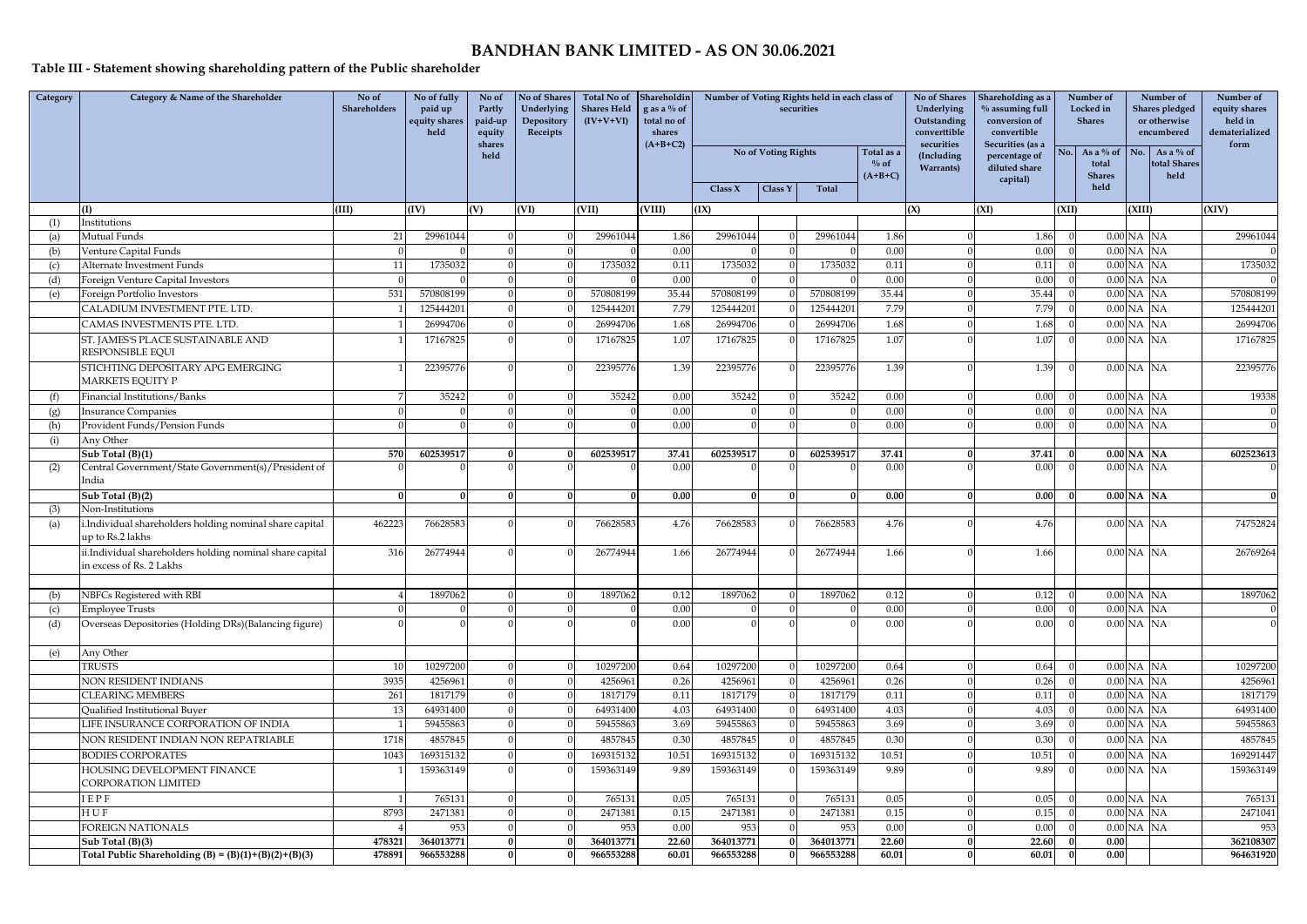**Table IV - Statement showing shareholding pattern of the Non Promoter - Non Public Shareholder**

| Category | Category & Name of the Shareholder                                                    | No of<br><b>Shareholders</b> | No of fully<br>paid up<br>equity<br>shares<br>held | No of<br>Partly<br>paid-up<br>equity<br>shares<br>held | No of Shares Total No of Shareholdin Number of Voting Rights held in<br>Depository  <br>Receipts | Underlying Shares Held $\gtrsim$ as a % of<br>$(IV+V+VI)$ | total no of<br>shares<br>$(A+B+C2)$ | each class of securities |      | No of Voting Rights Total as a<br>$%$ of<br>Class X Class Y Total $(A+B+C)$ | No of Shares<br>Underlying<br>Outstanding<br>converttible<br>securities (Including<br>Warrants) | Shareholding as a %<br>assuming full<br>conversion of<br>convertible Securities<br>(as a percentage of<br>diluted share capital) | No. | Number of<br>Locked in Shares<br>As a % of<br>total Shares<br>held | $\blacksquare$ No. | <b>Number of Shares</b><br>pledged or otherwise<br>encumbered<br>As a $%$ of total<br><b>Shares</b> held | Number of<br>equity shares<br>held in<br>dematerialized<br>form |
|----------|---------------------------------------------------------------------------------------|------------------------------|----------------------------------------------------|--------------------------------------------------------|--------------------------------------------------------------------------------------------------|-----------------------------------------------------------|-------------------------------------|--------------------------|------|-----------------------------------------------------------------------------|-------------------------------------------------------------------------------------------------|----------------------------------------------------------------------------------------------------------------------------------|-----|--------------------------------------------------------------------|--------------------|----------------------------------------------------------------------------------------------------------|-----------------------------------------------------------------|
|          |                                                                                       | (III)                        | (IV)                                               | (V)                                                    | (VI)                                                                                             | (VII)                                                     | (VIII)                              |                          | (IX) |                                                                             | (X)                                                                                             | (XI)                                                                                                                             |     | (XII)                                                              |                    | (XIII)                                                                                                   | (XIV)                                                           |
| (1)      | Custodian/DR Holder                                                                   |                              |                                                    |                                                        |                                                                                                  |                                                           | 0.00                                |                          |      | 0.00                                                                        |                                                                                                 | 0.00                                                                                                                             |     |                                                                    | $0.00$ NA NA       |                                                                                                          |                                                                 |
| (2)      | Employee Benefit Trust (under SEBI(Share based<br>Employee Benefit) Regulations 2014) |                              |                                                    |                                                        |                                                                                                  |                                                           | 0.00                                |                          |      | 0.00                                                                        |                                                                                                 | 0.00                                                                                                                             |     |                                                                    | $0.00$ NA NA       |                                                                                                          |                                                                 |
|          |                                                                                       |                              |                                                    |                                                        |                                                                                                  |                                                           |                                     |                          |      |                                                                             |                                                                                                 |                                                                                                                                  |     |                                                                    |                    |                                                                                                          |                                                                 |
|          | Total Non-Promoter-Non Public Shareholding<br>$(C) = (C)(1)+(C)(2)$                   |                              |                                                    |                                                        |                                                                                                  |                                                           | 0.00                                |                          |      | 0.00                                                                        |                                                                                                 | 0.00                                                                                                                             |     | 0.00                                                               |                    |                                                                                                          |                                                                 |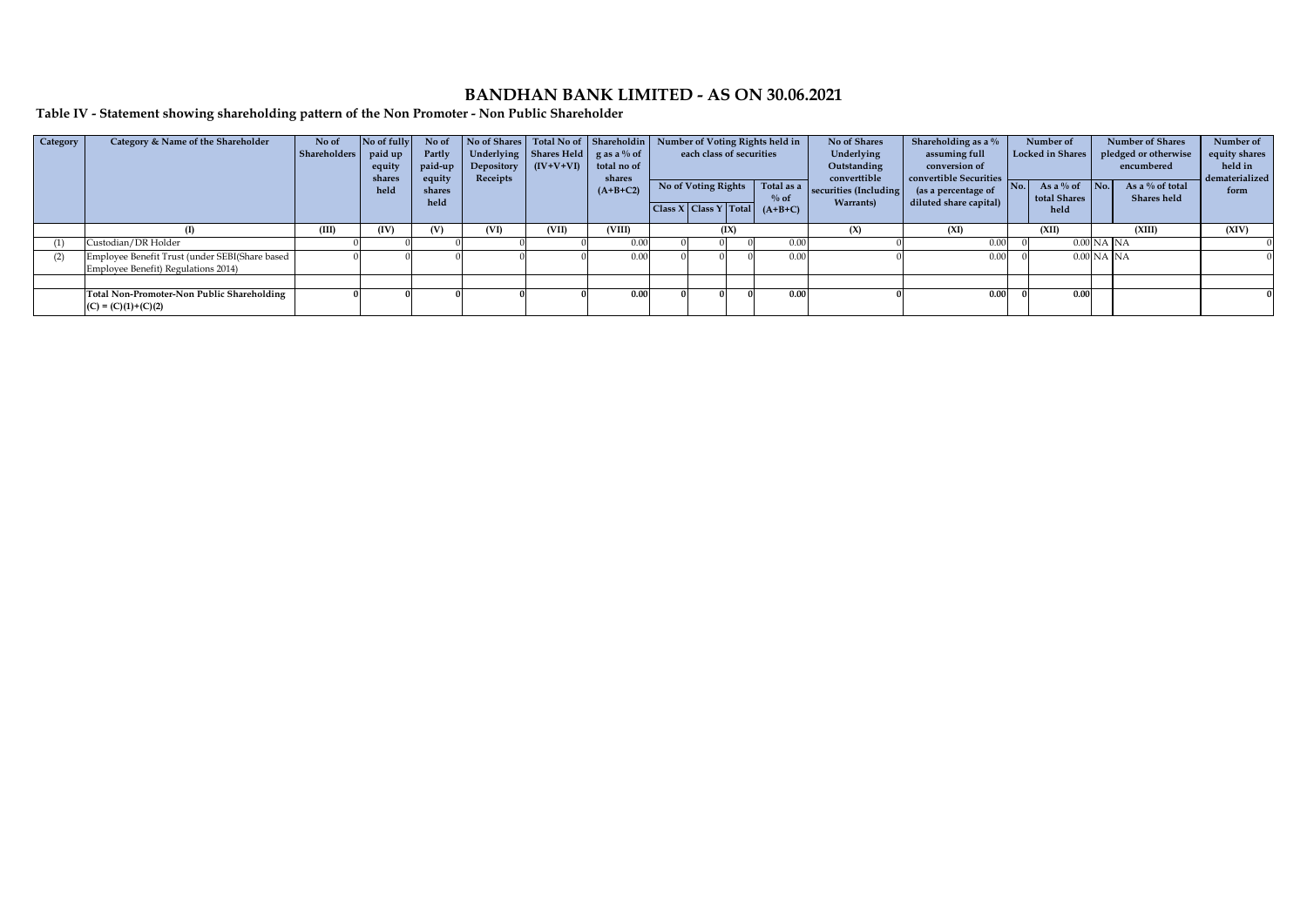| Details of the shareholders acting as persons in Concert including their Shareholding: |             |              |          |  |  |  |  |  |
|----------------------------------------------------------------------------------------|-------------|--------------|----------|--|--|--|--|--|
| Name of Shareholder                                                                    | Name of PAC | No of shares | Holding% |  |  |  |  |  |
|                                                                                        |             |              |          |  |  |  |  |  |
| Total:                                                                                 |             |              |          |  |  |  |  |  |